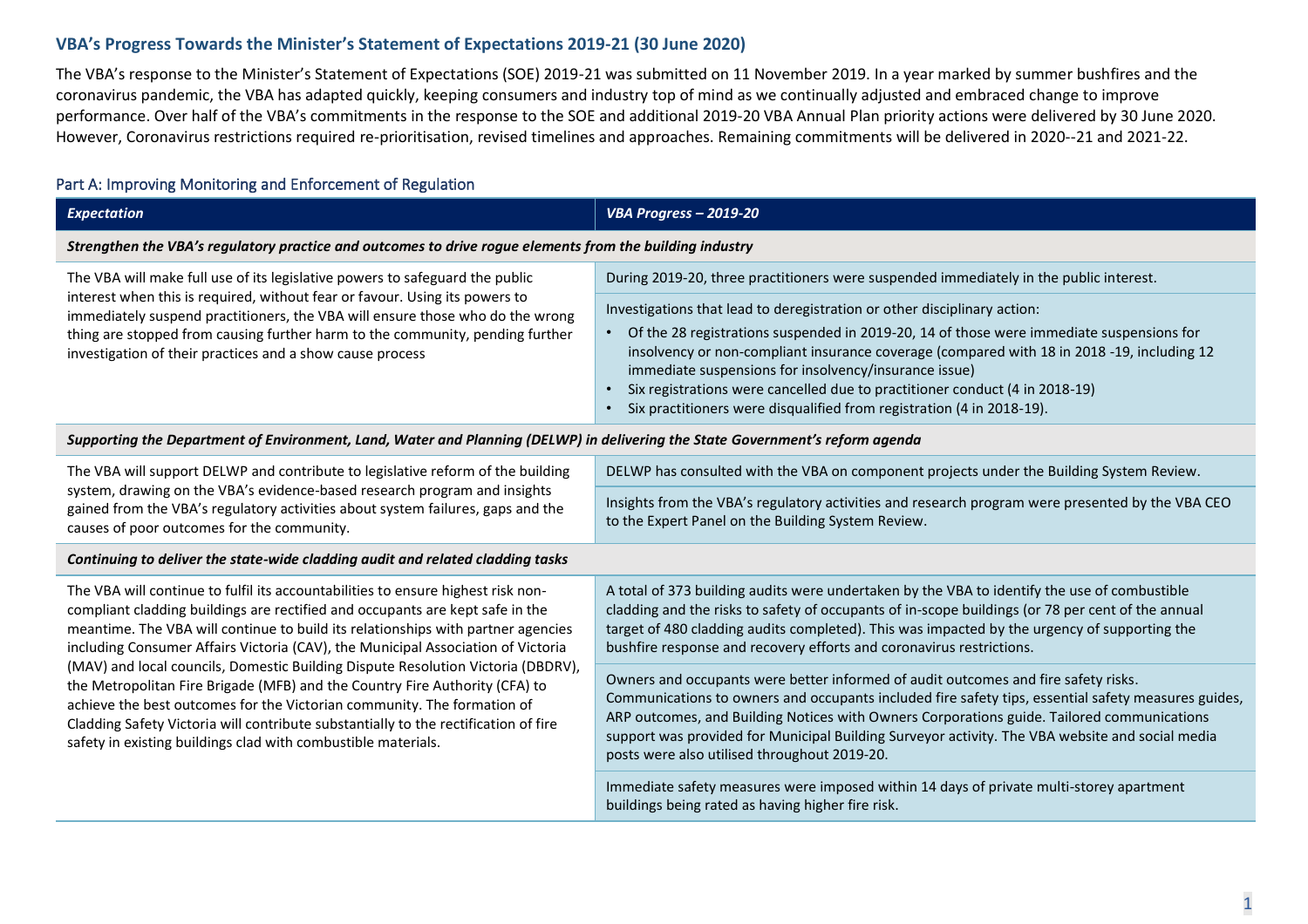# **VBA's Progress Towards the Minister's Statement of Expectations 2019-21 (30 June 2020)**

| <b>Expectation</b>                                                                                                                                                                                                                                                                                                                                                                                                                                                   | VBA Progress - 2019-20                                                                                                                                                                                                                                                                                                                                            |
|----------------------------------------------------------------------------------------------------------------------------------------------------------------------------------------------------------------------------------------------------------------------------------------------------------------------------------------------------------------------------------------------------------------------------------------------------------------------|-------------------------------------------------------------------------------------------------------------------------------------------------------------------------------------------------------------------------------------------------------------------------------------------------------------------------------------------------------------------|
| Play a leadership role in strengthening the building surveyor profession                                                                                                                                                                                                                                                                                                                                                                                             |                                                                                                                                                                                                                                                                                                                                                                   |
| The VBA recognises that building surveyors perform an important statutory<br>function in ensuring building work in Victoria meets regulatory requirements and<br>buildings are safe to occupy. To fulfil this important role, building surveyors must<br>display the highest standards of professionalism.                                                                                                                                                           | Education campaign to support building surveyors to effectively undertake their statutory role<br>commenced with two webinars on performance solutions and the publishing guidance materials on<br>key interpretation issues.                                                                                                                                     |
|                                                                                                                                                                                                                                                                                                                                                                                                                                                                      | Formal building surveyor working group was established and met twice.                                                                                                                                                                                                                                                                                             |
| The VBA will lead action to ensure high ethical and competence standards for<br>building surveyors across Victoria and take regulatory action against those who<br>fail to discharge their statutory obligations and responsibilities. The State Building<br>Surveyor who joined the VBA on 29 July 2019 will lead this effort.                                                                                                                                      | The VBA hosted the second Building Surveyors' Conference in February 2020.                                                                                                                                                                                                                                                                                        |
|                                                                                                                                                                                                                                                                                                                                                                                                                                                                      |                                                                                                                                                                                                                                                                                                                                                                   |
|                                                                                                                                                                                                                                                                                                                                                                                                                                                                      | A Code of Conduct and Guide for Building Surveyors was developed early 2020.                                                                                                                                                                                                                                                                                      |
| Education and training of new building surveyors, and continuous professional<br>development for those already registered, are important building blocks for<br>ensuring a robust and viable profession. The VBA continues to support the<br>profession to execute its statutory role consistently and to a high professional<br>standard through engagement and professional development initiatives with<br>industry associations and other relevant institutions. | The VBA has representation on, and continues to be actively engaged with, the Australian Building<br>Codes Board (ABCB), contributing to the national building policy agenda and supporting the<br>implementation of the Shergold-Weir report recommendations including dissemination of enhanced<br>education materials and tools for practitioners in Victoria. |

# Part B: Performance Improvements

| <b>Expectation</b>                                                                                                                                                                                               | <b>VBA Progress - 2019-20</b>                                                                                                                                                                                                                                                                                                               |  |
|------------------------------------------------------------------------------------------------------------------------------------------------------------------------------------------------------------------|---------------------------------------------------------------------------------------------------------------------------------------------------------------------------------------------------------------------------------------------------------------------------------------------------------------------------------------------|--|
| Faster and easier for registered entities and members of the public to submit required data online, check on their application status and remain compliant with their obligations                                |                                                                                                                                                                                                                                                                                                                                             |  |
| Processing of 80 per cent of new building registration decisions within 45 days of<br>receipt for the period from 1 July 2019 to 30 June 2020 with further<br>improvements to be delivered in the following year | Processing of owner-builder and company registration applications exceeded the target at 96 per<br>cent and 95 per cent, respectively. Timeliness of processing new building (natural persons)<br>applications did not meet the target (38 per cent within 45 days) due to increased volumes and the<br>impact of coronavirus restrictions. |  |
| Review how information is sought from practitioners and members of the public<br>to ensure relevance, usability, and fitness for purpose                                                                         | Company registration application e-form released on 29 August 2019                                                                                                                                                                                                                                                                          |  |
|                                                                                                                                                                                                                  | Processing timelines reduced with rapid uptake of digital technology during COVID-19.                                                                                                                                                                                                                                                       |  |
|                                                                                                                                                                                                                  | Website content was reviewed twice yearly and updated to ensure it was relevant and accurate.                                                                                                                                                                                                                                               |  |
|                                                                                                                                                                                                                  | The VBA's contact centre was upskilled to triage and assist multiple enquiry types, including<br>enquiries received via the Department of Health and Human Services' COVID Support Line.                                                                                                                                                    |  |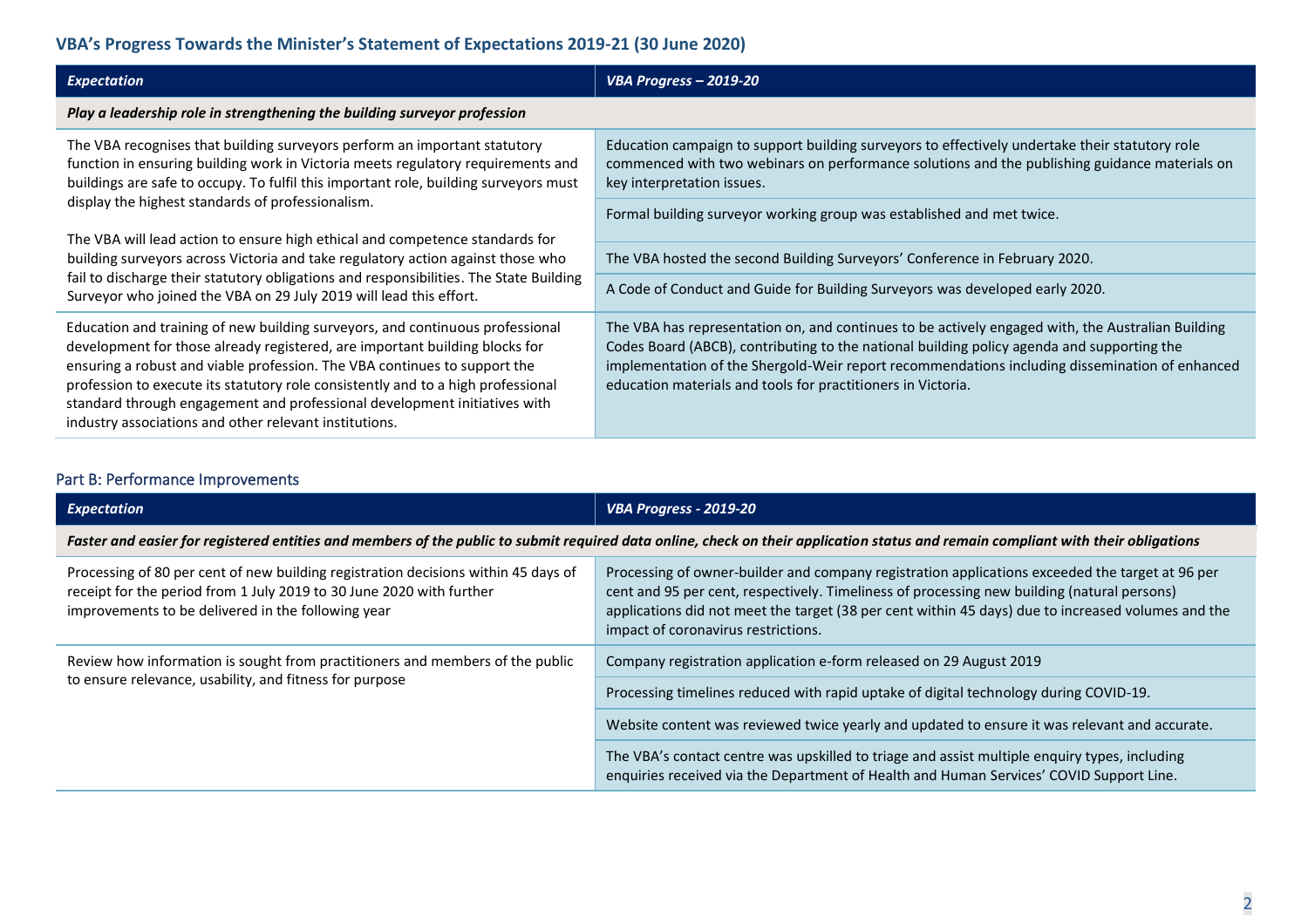# **VBA's Progress Towards the Minister's Statement of Expectations 2019-21 (30 June 2020)**

| <b>Expectation</b>                                                                                                                                                                   | VBA Progress - 2019-20                                                                                                                                                                                            |  |
|--------------------------------------------------------------------------------------------------------------------------------------------------------------------------------------|-------------------------------------------------------------------------------------------------------------------------------------------------------------------------------------------------------------------|--|
| Proactive inspections of building and plumbing work                                                                                                                                  |                                                                                                                                                                                                                   |  |
| Inspect 10% of building work associated with new building permits every year<br>underpinned by a risk-based decision-making tool                                                     | Proactive inspection activity exceeded the 10 per cent target with 11,912 inspections (or 11 per cent<br>of new building permits) completed over 2019-20.                                                         |  |
| Improved capture and monitoring of risks and performance                                                                                                                             |                                                                                                                                                                                                                   |  |
| Review the current risk management framework to implement a consistent<br>approach to risk management for the VBA's regulatory strategies by 30 June 2020                            | The VBA Risk Management Framework was implemented from 1 July 2019 and reviewed by the<br>Audit and Risk Committee and the VBA Board.                                                                             |  |
| Greater use of data to refine the VBA's risk-based strategies including leveraging<br>the new Building Activity Management System (BAMS)                                             | BAMS was a key data source used to guide risk-based regulatory activities in the Statewide Cladding<br>Audit and Proactive Inspections Programs.                                                                  |  |
| <b>Increased information for practitioners</b>                                                                                                                                       |                                                                                                                                                                                                                   |  |
| Draw on compliance and enforcement activities to identify key industry risks and<br>develop educative materials for practitioners aimed at mitigating these risks by<br>30 June 2021 | Guidelines on performance solutions and code compliance developed to mitigate industry risks.                                                                                                                     |  |
| Review and update the VBA website and related communications platforms<br>which support enquiries by 30 June 2020                                                                    | A new VBA website with improved functionality for online interactions was launched on<br>29 August 2019. Further upgrades to social media platforms were implemented in 2019-20.                                  |  |
| Strengthening understanding by co-regulators of their role                                                                                                                           |                                                                                                                                                                                                                   |  |
| Develop specific information and engagement tools for building surveyors to<br>reinforce their statutory role as a regulator by 30 June 2020                                         | Quality Improvement Working Group meetings held to develop information and engagement tools.                                                                                                                      |  |
| Transparency in the VBA's compliance and enforcement activities                                                                                                                      |                                                                                                                                                                                                                   |  |
| Establish a modern and comprehensive approach to integrity by 30 June 2021                                                                                                           | Whistle blower hotline established 12 months before expected completion date.                                                                                                                                     |  |
| Develop an internal complaints management system by 30 June 2020                                                                                                                     | The VBA's Internal Complaints Management Policy implemented.                                                                                                                                                      |  |
|                                                                                                                                                                                      | An internal complaints management system established.                                                                                                                                                             |  |
| Process improvements driven by efficient business systems                                                                                                                            |                                                                                                                                                                                                                   |  |
| Collect building permit data and levy data successfully through BAMS on a<br>monthly basis from 1 July 2019                                                                          | The deployment of BAMS in July 2019 has increased the data accuracy of building permit and levy<br>data.                                                                                                          |  |
| Develop and implement an information and communication technology strategy<br>to ensure the VBA's digital platforms continue to improve user experience by<br>30 June 2020.          | A new ICT Strategy was approved and commenced implementation, focused on digital transformation<br>that improves consumer and practitioner interactions, efficiency and effectiveness of regulatory<br>functions. |  |
|                                                                                                                                                                                      | Project Management Office established to support transformation and improvement.                                                                                                                                  |  |